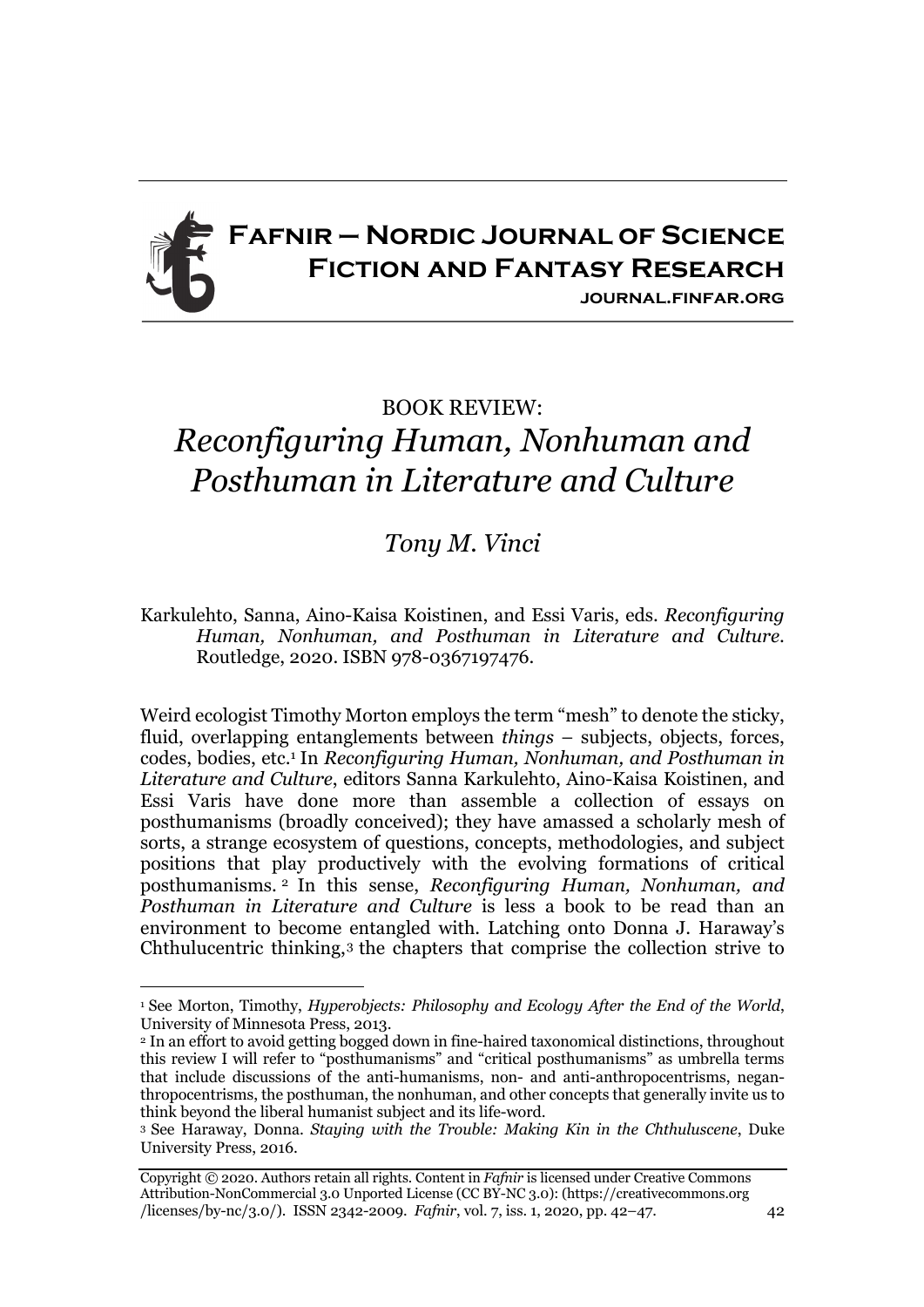"create new gripping surfaces between art, theory, and the world by conducting concrete case studies of various contemporary art works and cultural phenomena" (10). Such approaches compel readers to become acutely aware, when tousling with literary studies specifically, of the ways in which "research materials often defy the traditional definitions of representation and textuality" (10). Thus, *Reconfiguring Human, Nonhuman, and Posthuman in Literature and Culture* announces itself as something other than a traditional study of what might be thought of as a canon of posthumanist texts: it presents itself as a self-reflexive collection of posthumanist experimentations both within and beyond text and narrative.

Chapter by chapter, this volume establishes new lines of kinship between visual arts, literature, comics, video games, medical humanities, and theory. While the discrete essays in the collection might benefit from growing longer tentacles and groping with a slightly larger networks of scholarly bodies, the book is dazzling in its playful intelligence and indefatigable curiosity. Because of this spirit of interrogative play, I consider it to be part of the now-vital network of collected essays on critical posthumanisms that includes Rosi Braidotti and Maria Hlavajova's *Posthuman Glossary* (2018), Bruce Clarke and Manuela Rossini's *The Cambridge Guide to Literature and the Human* (2016), Neal Badmington's *Posthumanism* (2000), and Judith M. Halberstam and Ira Livingston's *Posthuman Bodies* (1995). I justify this privileged placement by charting the eccentric, multinational texts, lives, and phenomena introduced throughout the book, accenting moments that might be of particular provocation or significance for scholars both familiar and unfamiliar with critical posthumanisms.

Unlike some collections of essays on literary and cultural studies, in which subsections and intellectual groupings seem to be constructed haphazardly as a last-ditch effort to offer some semblance of theoretical or thematic cohesion, the book's thirteen chapters (and introduction) are structured in five thematic clusters that readers familiar with the field of critical posthumanisms will recognise immediately: posthumanist literature and theory; posthumanist figurations in literature and life (in this case, aliens and monsters); the non-human animal; posthumanist technologies; and materiality. These chapters and clusters are entangled by what the editors call the "meta-disciplinary streak running through the entire book" (10) – a call to recognise and attempt to think beyond the limitations of our current disciplinespecific assumptions and methodologies. In this way, the book almost begs to be read as a cohesive, if wide-ranging and diverse, monograph that begins with literary analyses, moves to discussions of cultural productions in varied mediums, and ventures fully into the terrain of nonhuman and posthumanist phenomena and materiality.

The three chapters in Part I propose a set of posthumanist reading practices that interrogate the very possibility of what might be termed a posthumanist literature. Carole Guesse and Karoliina Lummaa open the collection with essays that feature literary texts that might, through their topics and techniques, be thought of as posthumanist. Guesse positions Michel Houellebecq's 2005 novel, *The Possibility of an Island*, as an attempt to thematise (and possibly enact) posthumanist perspectives via a clone's firstperson account of a postapocalyptic future. In remarkably lyrical prose, Lummaa describes how two digital poems (Marko Niemi and Dan Waber's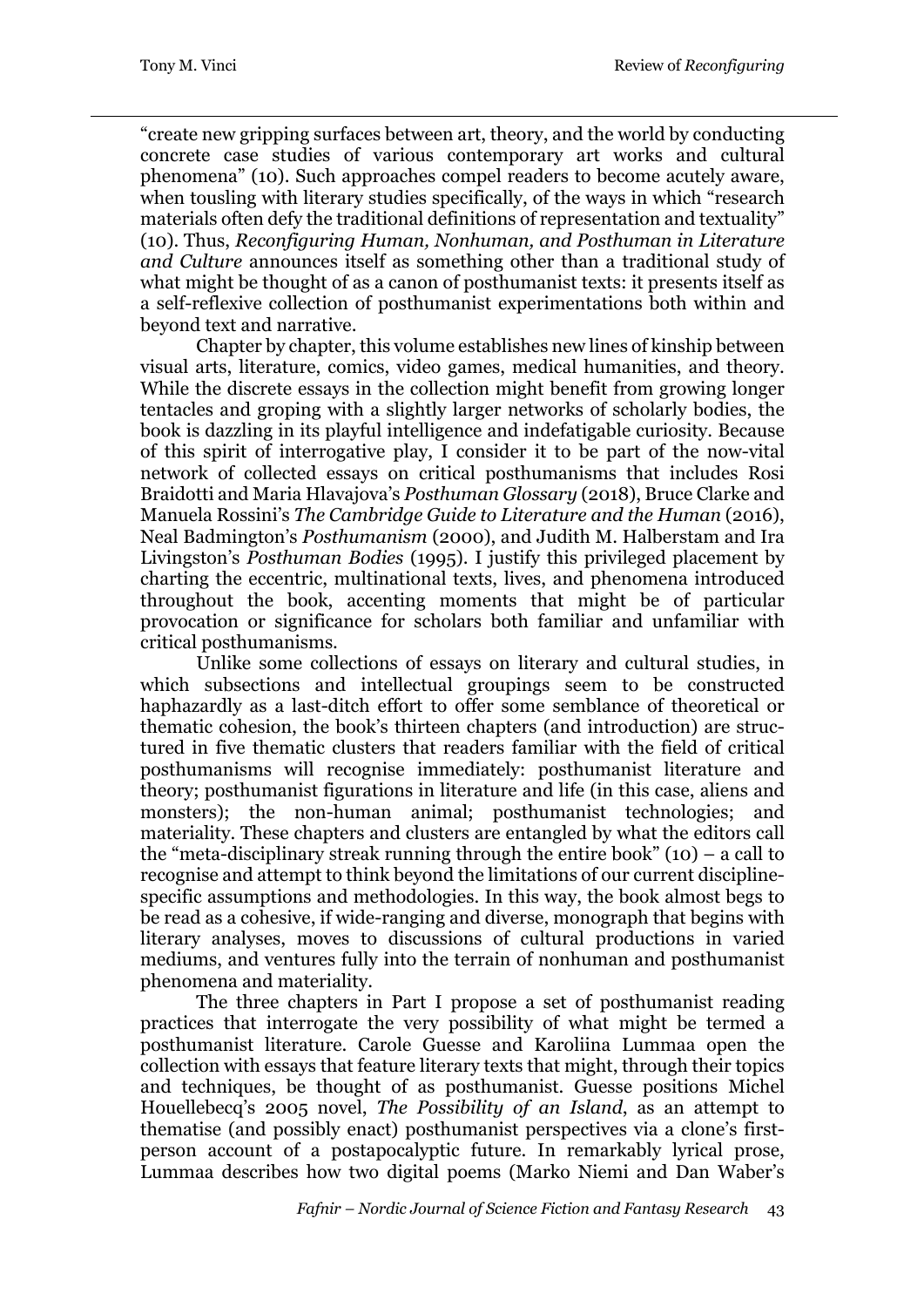2008 flash poem, "a as in dog", and Jouni Tossavainen's 2008 sound poem, "a short interview with a lost voice") might be read with sensitivity to the thematics of posthumanisms as well as the materialities involved in the production and reading of literature. Through deft and engaging readings of these texts, Guesse and Lummaa invite readers to move beyond *themes* of more-than-human-assemblages and anti-anthropocentric points of view. They ask instead: how might a text do more than narrate the possibilities of a posthumanist ethics? How might it activate posthumanist agencies?

The inaugural section of the collection concludes with Kaisa Kortekallio's remarkable "Becoming-instrument: Thinking with Jeff VanderMeer's *Annihilation* and Timothy Morton's *Hyperobjects*". Questioning the worth of putative readerly empathy, Kortekallio instead outlines a practice of enacting fictional experience that opens readers to "nonhuman influences through selfaware engagement with estranging first-person narratives" (57). Aligning VanderMeer, Morton, and her own essay through their use of first-person narration, the chapter highlights the value of texts that compel an awareness of the artificiality of characters while attempting to induce an absence of subjectivity in the reader. Rather than remaining a sovereign subject, Kortekallio suggests, the reader should strive to *become-instrument*: "something that is manufactured, calibrated, and played for a specific creative purpose" (57). Kortekallio carefully establishes how, via Vandermeer and Morton, becoming-instrument estranges and stimulates an asubjective stance that compels the openness for which she calls in reading. For me, the bold assertion of such reading practices that breach the boundaries between text and world and deny the validity of a humanist subject are precisely the type of thinking critical posthumanisms needs in order for us to further enact its ethical promises. Perhaps more importantly, Kortekallio's chapter primes the reader for how they might themselves become-instrument while venturing through the rest of the collection.

Part II extends the theories conceived and tested in Part I by emphasising the figures of the alien and the monster in literature and culture. Not only do they establish a provocative collection of primary texts in multiple genres and mediums (which is useful in and of itself), but the authors remain attentive to the diacritical specificities of each text and medium. Instead of providing readings that are thematic or cultural, here, particular aesthetic, generic, cultural, and embodied forms are studied in relation to the potential posthumanist work of the texts. One of the most productive features of these chapters is their visual facsimiles of primary texts. In her chapter on *Sandman: Overture*, Essi Varis reproduces and analyses a selection of beautifully rendered panels that foreground the ways in which the comic simultaneously defamiliarises the reader by evoking nonhuman experiences and characterisations while reminding the reader that a trace of anthropocentrism scaffolds every image, every narrative, every bit of dialogue. As Varis clarifies, within the comic, "animals always speak in human language, the machines are always androids, and every non-carbon-based creature has a human face" (96). For her, *Sandman: Overture* is productively posthumanist in that it inspires an acute responsiveness to textual styles, representations, and modes of cognition in the reader. Similarly, in a chapter on nonhuman experiences in video games, Jonne Arjoranta analyses a variety of screenshots from *Alien vs. Predator* to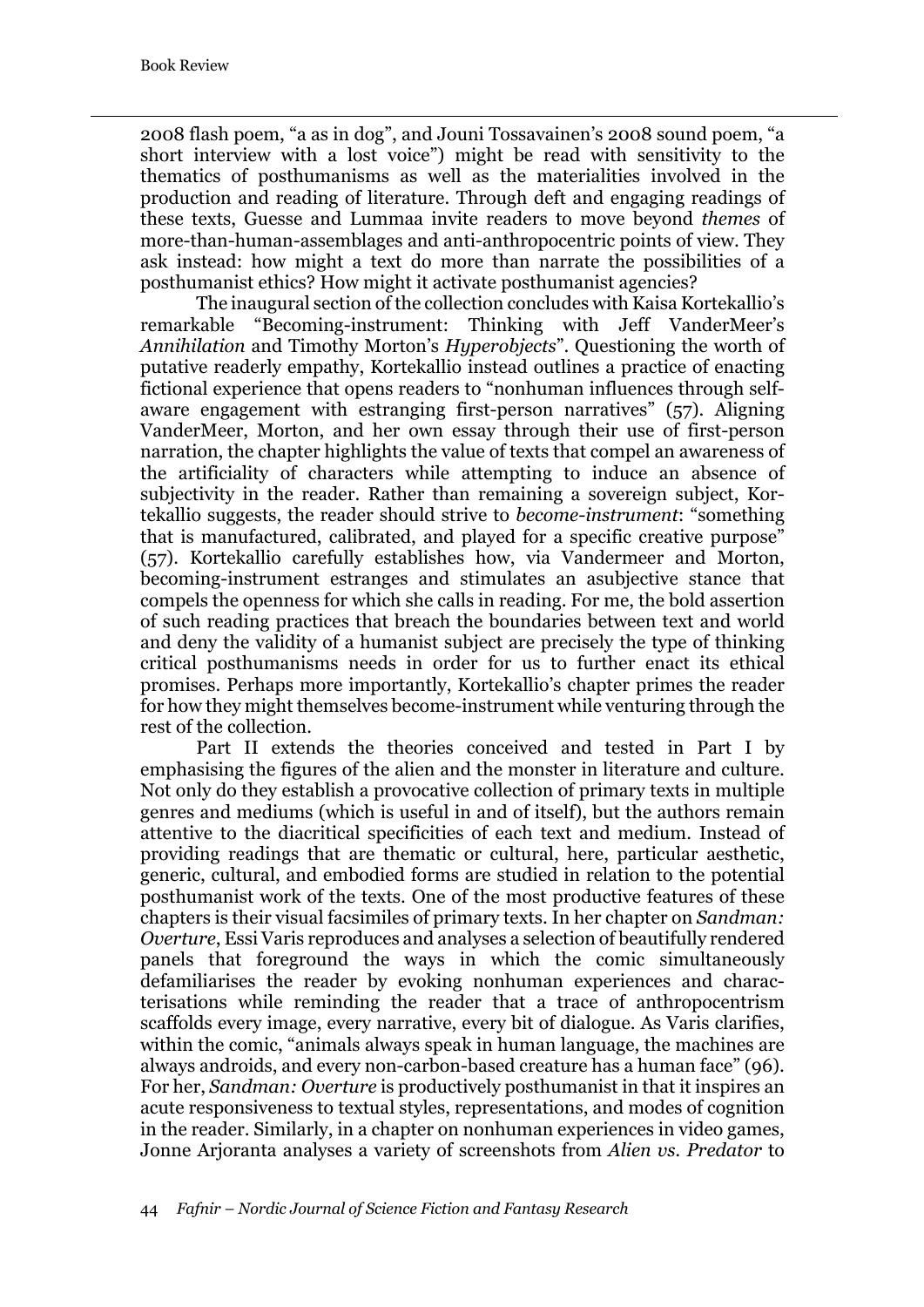express how the game's synesthetic design, visual indicators, colour filters, and highlighting expresses nonhuman embodied cognition.

Dedicated primarily to studying the nonhuman animal, Part III continues to play with a carnivalesque zone of texts and theories, but it also marks a shift away from the collection's focus on literature and narrative. Such a redirection of intellectual energies from the narrative to the lived not only reenergises the collection (and makes it stand apart in the field), but invites the reader to reconsider the six essays that came before. While many of the chapters in Parts I and II reference first-person perspectives and the subjective position of the authors, the essays in Part III (and to some extent Part IV) reach beyond traditional argument-driven rhetoric to experiment productively with the affective. Both Mikko Keskinen and Hana Porkertová consider human-animal becomings, specifically through human-canine relationships. Keskinen analyses Charles Siebert's 2000 novel *Angus*. Rather than studying the narrative and its deceased, nonhuman narrator, Keskinen analyses how the human reader engages with the novel's stylist techniques, particularly the eponymous character's play with standard English, the narrative's structure (which mimics canine memory capacity), and the title's metafictional valence, which positions the novel itself not as a narrative but as an inter-species "translation machine" (153). Porkertová maps the Deleuzian notion of assemblage onto the relationship between Eva and Nessie, a blind woman and her guide dog. For me, this is one of the most impactful essays in the collection: its use of Deleuze to perform an ethnography that imbricates the author with her human and nonhuman subjects, technologies, and lived disabilities results in a remarkably thoughtful and affective experience. As I read emails between Porkertová and Evie, her human subject, about the perceived co-experiences between human and canine via disability, I could not help but *becomeinstrument* and contaminate the anthropocentric discourses regarding law, technology, disability, and species designations that inform my own sense of personhood. Continuing to *tune the instrument that therefore I was becoming*, the final essay in Part III, Brad Bolman's "Carnivorous Anatomies: Art and Being Beasts", charts an anti-anthropocentric intellectual history of the concept of anatomy via the bodies of pigs as they have been depicted in "anatomical and physiological reference works" (163). The result is an exercise in the very types of estrangement and defamiliarisation for which posthumanist texts are known. In other words, the book's theoretical engagements with more-than-human assemblages often produce the affective and intellectual experiences typically reserved for the area of the aesthetic.

Part IV migrates away from narrative studies altogether and experiments instead with "Technological Co-Agencies". These chapters vary in approach and content, but they align through a similar ambition to locate anthropocentric structures and biases and postulate alternative conceptions and practices. Cléo Collomb and Samuel Goyet construct a careful argument to reposition the computer in the public imagination as more than a tool (or platform for tools). In a revealing section analysing a Google search page, they demonstrate the bewildering maneuvers and machinations that such a seemingly simple "tool" performs. Their work becomes more provocative when they assert that, when human thinkers calibrate themselves to the specific methods of action that computers perform, the complicated calculus of computation can be rethought as a type of computational (versus textual)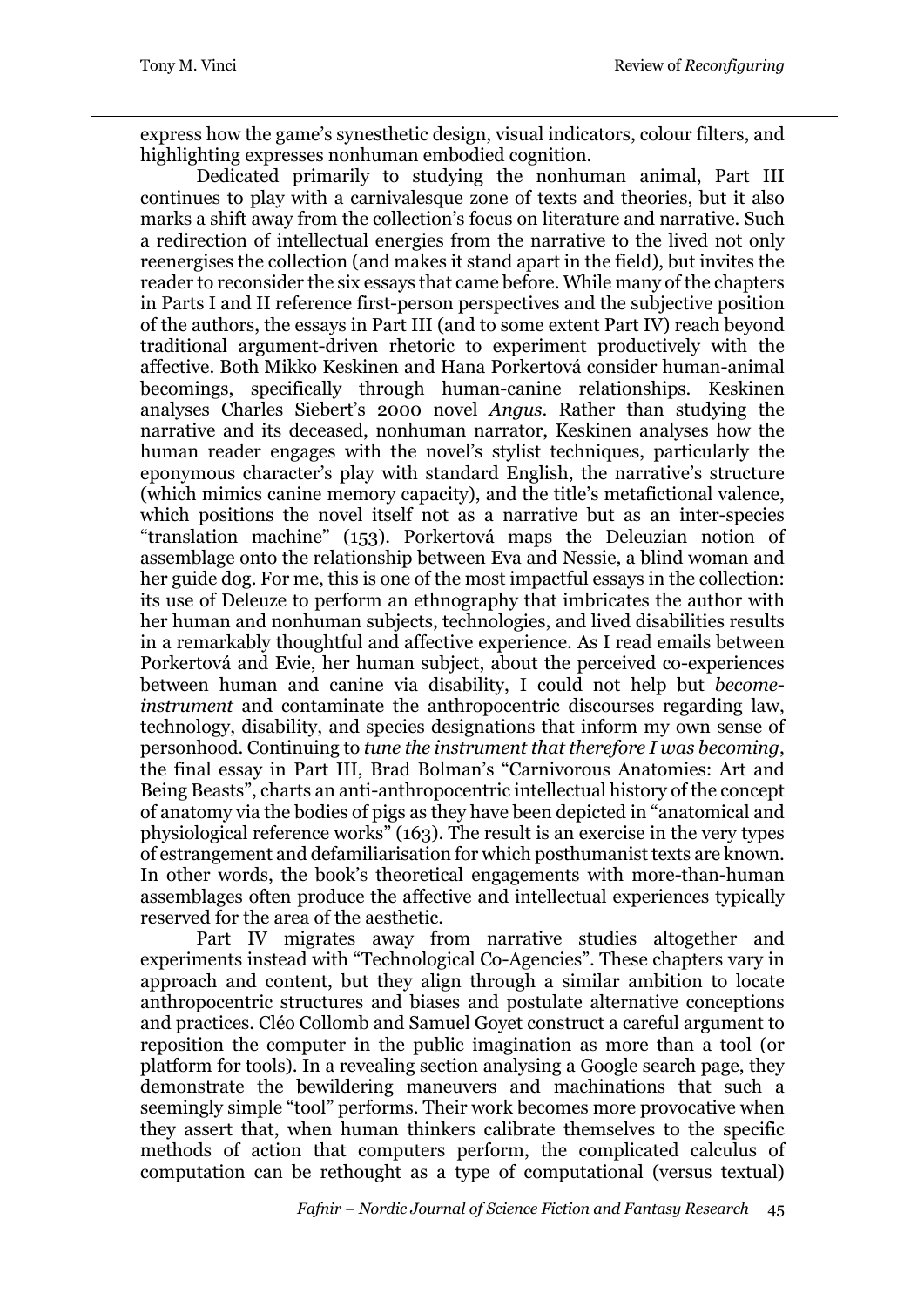writing. Analysing what is perhaps one of the most recognisable humancomputer assemblages, gaming, Marleena Huuhka develops Nakamura and Wirman's notion of counterplay as a strategy of gameplay that makes visible the "logic of capitalism, conquest, and possession" inherent in popular games such as *Minecraft* (233). By amplifying the ways in which games might fortify the anthropocentric, capitalist, and postcolonial values of conquest and possession, Huuhka stresses the importance of what might otherwise seem a facile strategy of resistance. Because it introduces the powerful alternative of refusal, counterplay promises to help individuals dis-imbricate themselves from the logic of particular games as well as the cultural processes that may shape their own desires.

One of the most galvanising chapters in the collection, the final essay in Part IV, Patricia Flanagan and Raune Frankjær's "Cyborganic Wearables: Sociotechnical Misbehavior and the Evolution of Nonhuman Agency", analyses a cyborganic wearable created by the authors. Named "Bamboo Whisper", the goal of the "human-nature-machine hybrid" is to perform what much posthumanist literature and theory thematises: the deconstruction of anthropocentric authority via haptic sensitivities and human-nature-technological assemblages (253). Assisted by a collection of stunning photographs of people wearing Bamboo Whisper, the essay argues convincingly how such "fictional posthuman entities" might help wearers (and readers) to overcome anthropocentric sensory biases and encounter the unseen signals sent by the material movements of nonhuman biological agencies (253).

If readers do as I have suggested and read the collection as a monograph of sorts, then by the time they reach Part  $V$  – comprised of a single chapter, "Unnarratable Matter" by Juha Raipola – then they will most likely be ready to concede the potential impotence of narrative when engaging perceptions and materialities beyond putative human frameworks. Returning to the collection's evident interest in the limitations of literary studies, Raipola argues that stories themselves might be part of the problem of anthropocentrism. He argues that, despite the fact that nonhuman agencies are always already part of human stories, such stories fail to compel us to actualise an ethic of interspecies equality because the very logic of storytelling – its meanings and structures, its pleasures and affectations – are always already anthropocentric. Thus, the work of critical posthumanisms might do well to continually reach outside of literary studies to keep questing in environment-worlds that, while they incorporate narrative, also refuse to engage completely in the logic of stories.

Despite my celebration of the collection, I did encounter a single strange and unexpected sticking point: *Reconfiguring Human, Nonhuman, and Posthuman in Literature and Culture* might not reconfigure enough. Most chapters seem haunted by the anthropocentrism that they claim to counteract. Many of them actually incorporate the phrase "what it means to be human" as if the human itself were still a valid ontological construct that must be reckoned with instead of an ideological category of power, control, and convenience that, in no real way, has ever existed as such. Again and again, the human returns in some chapters as the baseline from which all theorisation, experimentations, and creations must be considered, compared, evaluated, etc. To be fair, some of the authors may do this to carefully think around concepts of agency and power, ontology and epistemology; yet, it seems odd that the premise of the liberal human subject is not ejected completely from the collection or at least